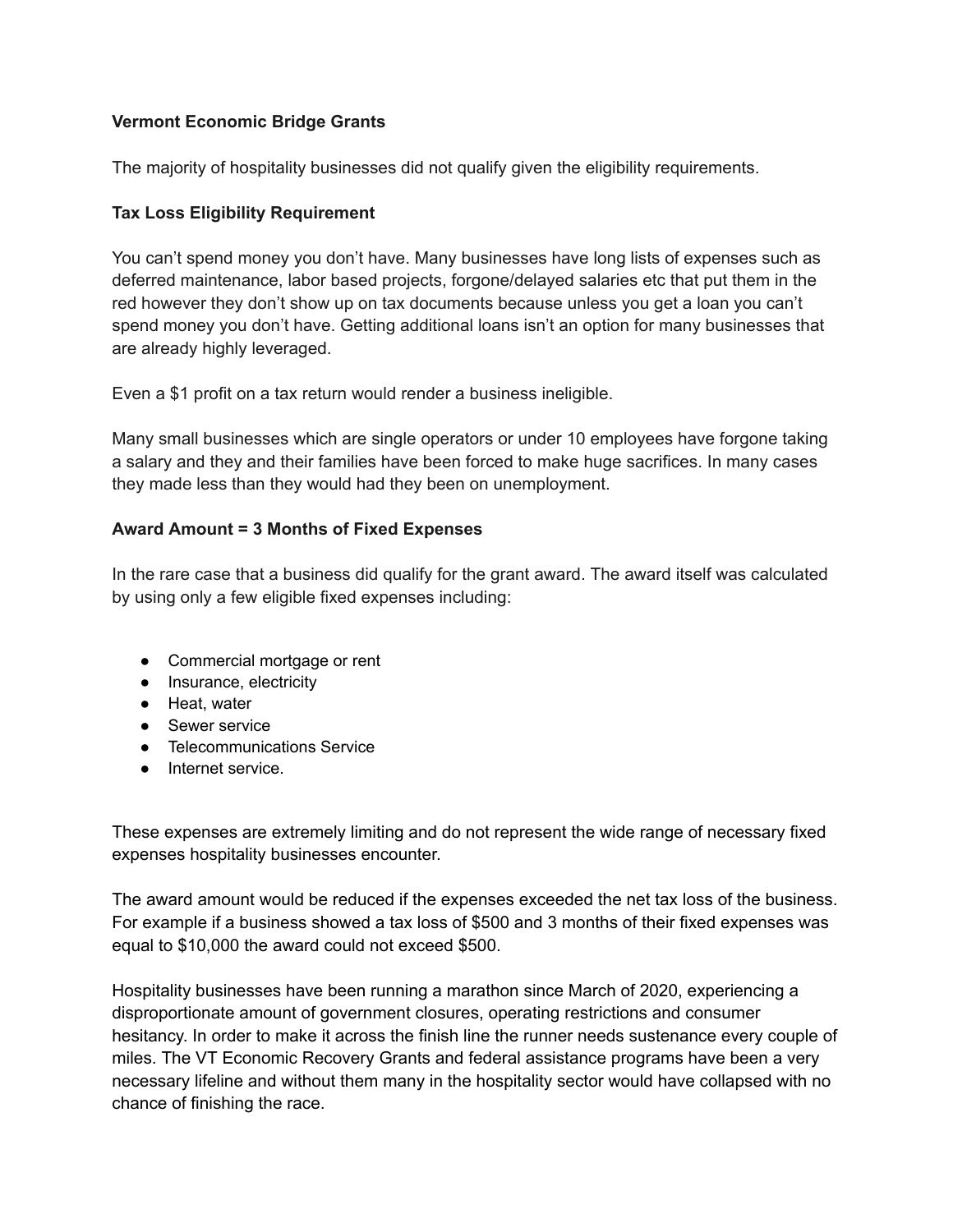We urge the legislature to adjust the eligibility requirements and formula as proposed. The eligibility requirements and award calculation closely mirror that of the second round of VT Recovery Grants. That round of funding was vital and successful in ensuring the hospitality sector continued to run throughout 2021.

Hospitality businesses are drowning and desperately need cash to address these immediate needs and get out of the red. Once they are back to treading water they will be positioned properly to meet the forecasted increased demand for their services in the spring, summer & fall of 2022.

## **Proposed Grant Award Eligibility & Calculation:**

### **Eligibility Requirements**

-The business is open for business at the time of application.

-The business was in operation on or before February 15, 2020

-The business is organized and operated on a for-profit basis, including a sole proprietor, partnership, limited liability company, business corporation, cooperative, or mutual benefit enterprise

-The business is domiciled or has its primary place of business in Vermont

-The business earns 50% or greater of it's gross receipts within the hospitality sector. The hospitality sector shall be defined as restaurants, travel, lodging & accommodations and weddings.

-The business experienced a 25 percent or greater reduction in total sales during the 8 month period from October 1, 2020 to May 31, 2021 as compared to the 8-month period from October 1, 2020 to February 29, 2020 & March 1, 2019 - May 31, 2019\*.

\*Ideally March 2020 - May 2020 would be used for a comparison. However those were months of total lockdown for the hospitality sector so we look back to those months in 2019 for the most accurate reference for comparison.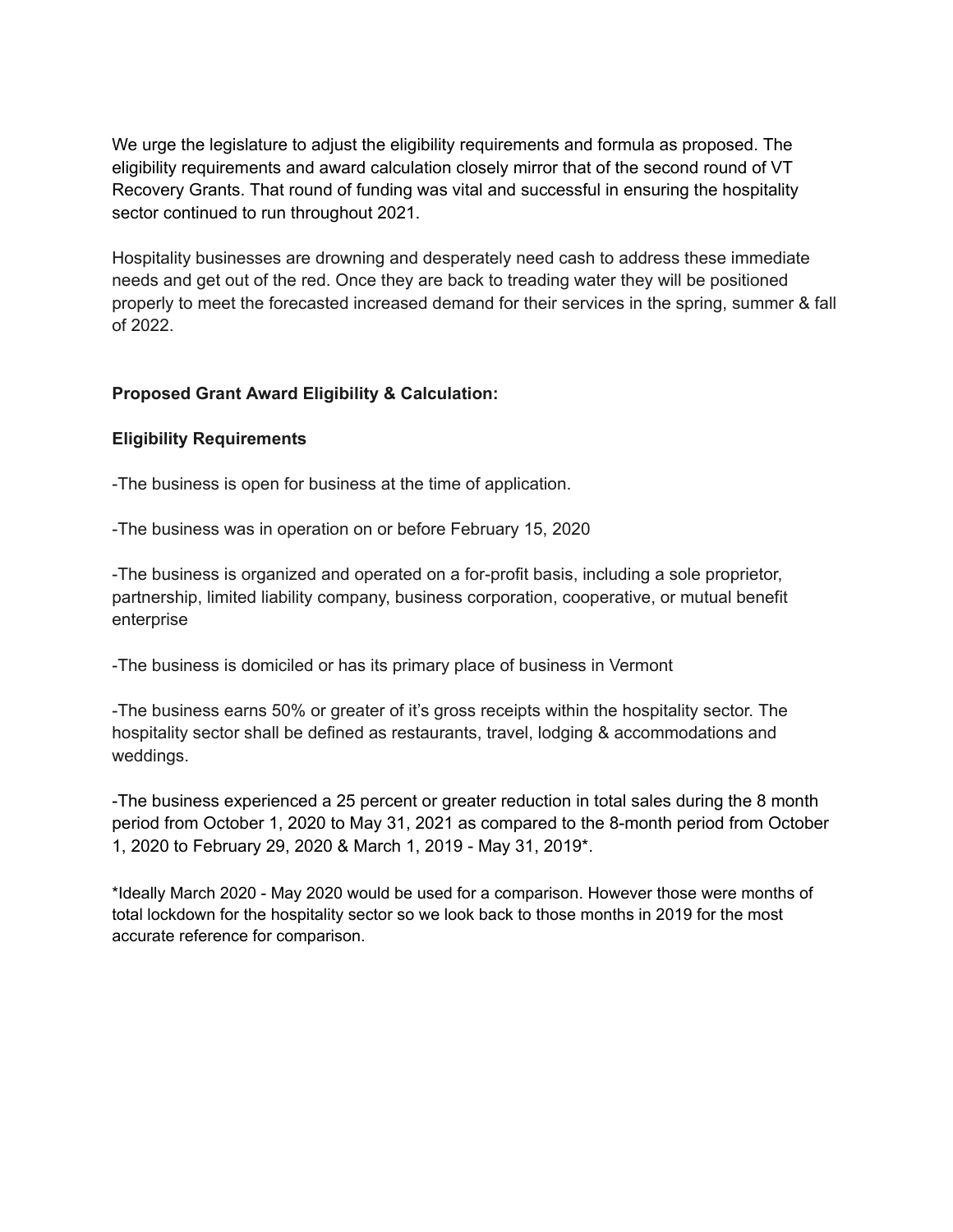# **Grant Award Calculation**

The grant award shall be equal to the businesses revenue loss over the 8 month period from October 1, 2020 to May 31, 2021 minus federal assistance received. Sample calculations are provided.

Annual Gross Receipts Under 300K

| <b>Grant Award Calculation</b>                                      |                                                                          |                                     |                       |  |
|---------------------------------------------------------------------|--------------------------------------------------------------------------|-------------------------------------|-----------------------|--|
|                                                                     | 8 Month Period with Travel, Gathering & Operating<br><b>Restrictions</b> |                                     |                       |  |
|                                                                     | 10/1/2020 -<br>5/31/2021                                                 |                                     | <b>Total Receipts</b> |  |
| <b>Gross Receipts</b>                                               | \$33,500                                                                 |                                     | \$33,500              |  |
|                                                                     | <b>Revenue Comparison Period</b>                                         |                                     |                       |  |
|                                                                     | 10/1/2019 -<br>2/29/2020                                                 | 3/1/2019 - 5/31/2019 Total Receipts |                       |  |
| <b>Gross Receipts</b>                                               | \$64,300                                                                 | \$59,100                            | \$123,400             |  |
|                                                                     |                                                                          | Gain/Loss                           | \$89,900              |  |
|                                                                     | <b>Federal Assistance Received</b>                                       |                                     |                       |  |
| <b>Forgiven PPP</b><br>(During 8 Month Period<br>10/1/20 - 5/31/21) |                                                                          |                                     | \$58,000.00           |  |
| <b>Other Federal</b><br><b>Grants</b>                               |                                                                          |                                     | \$0.00                |  |
|                                                                     |                                                                          | <b>Unmet Need/Award</b>             | \$31,900.00           |  |
|                                                                     |                                                                          | Loss $>25\%$                        | <b>YES</b>            |  |